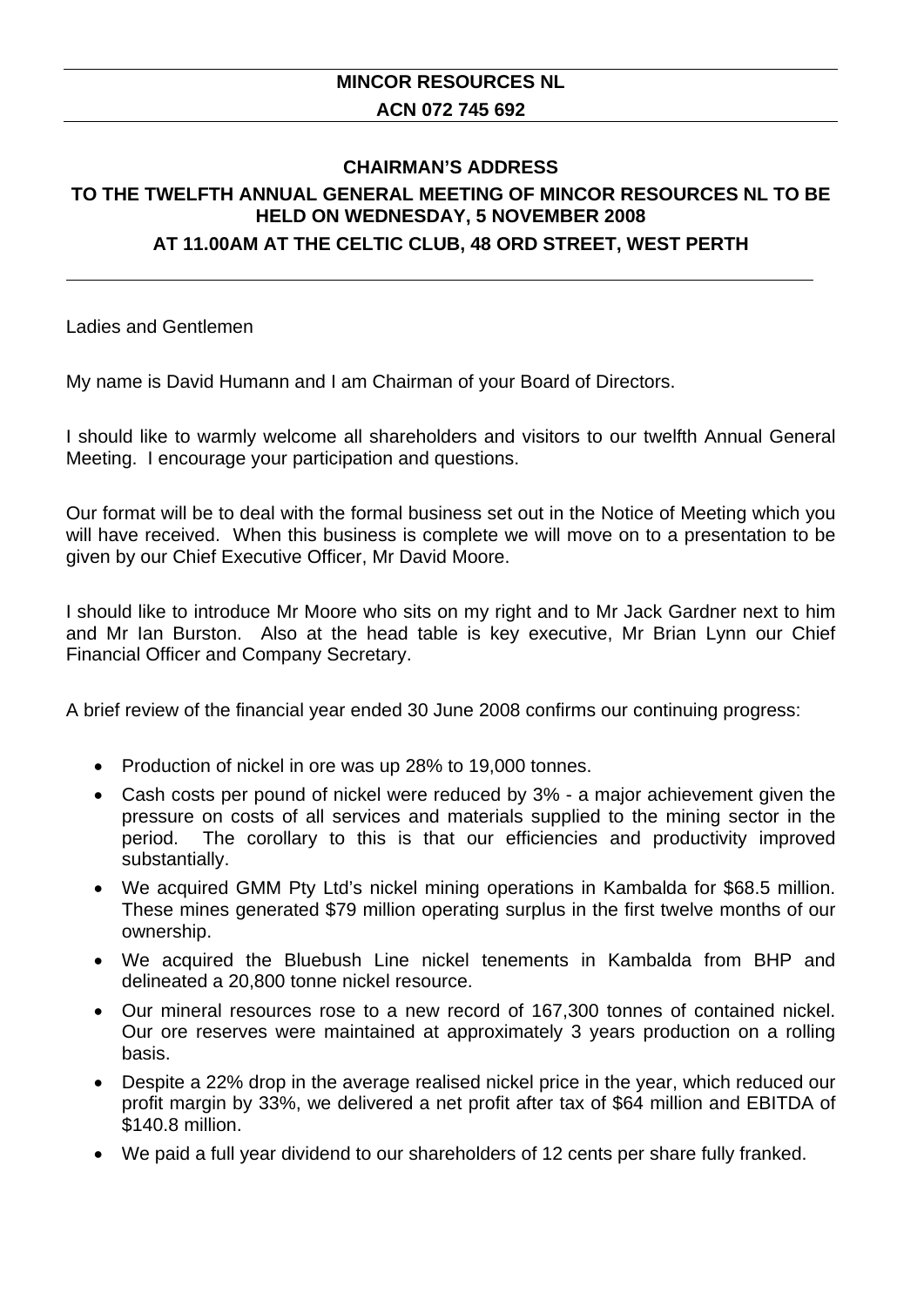Further progress has been made in developing your Company in the quarter ended 30 September 2008.

As highlighted in our quarterly report to shareholders and the market:

- Production for the quarter was strong at 4,955 tonnes of nickel in ore, or 4,358 tonnes of nickel in concentrate.
- Cash costs have been further reduced by efficiencies resulting in an 11% reduction to AUD\$5.79 per pound (US \$3.59 at an exchange rate of 62 US cents to AUD \$1.00).
- Outstanding exploration success, including a potential for a massive resource extension at Miitel and discovery of a potential new ore system at Bluebush – including a 1.27 metre true width intersection at 7.75% nickel. In all, our mineral resources were lifted by 14% over the previous year, to an all time record.
- We continue to demonstrate our sustained ability to replace ore mined with new reserves and resources.
- At the end of the quarter, our cash at bank and nickel receivables totalled \$111 million, net working capital after all trade creditors and accruals was \$76 million. We continue to adhere to our long term policy of staying free from any significant amount of interest bearing debt.
- Our hedging policy has protected us from the extreme nickel price reductions occurring in recent months and further protection remains in place for the next 18 months or so.
- Our safety procedures, training and awareness continue to be robust. Our LTIFR (lost time injury frequency rate) for all our operations is below the average rate for underground nickel mines in Western Australia.

Looking to the future, it is necessary to analyse the reasons for the current economic concerns and the dramatic loss of confidence in the global banking and payments systems which has recently shocked global stock markets, all forms of financial institutions and of course, all investors.

I believe the huge infusions of liquidity into the markets made by the central bankers in the key economies of the world, will be effective, over time, in creating and returning confidence to financial markets. The real producers of economic wealth, eg resources, agriculture, manufacturing and service industries have the capacity to react positively and quickly to the benefits of the supply of central bank liquidity. In Australia, Asia and most developing countries, employment levels are high and in developed economies, while some significant job losses have occurred and perhaps more will come, modest economic growth continues.

In response to the current economic concerns, the management of your Company have developed a dynamic Management Plan to optimise both production of nickel and to focus development expenditure on improving our existing mines. The plan will minimise any adverse effects which have arisen from the fall in the nickel price and the uncertainty in financial markets. The effect of the Management Plan is expected to further reduce cash costs to a range of between AUD \$5.40 and AUD \$5.70 per pound of payable nickel – this equates to US \$3.35 to US \$3.55 per pound at an exchange rate of US \$0.62 to the AUD \$1.00